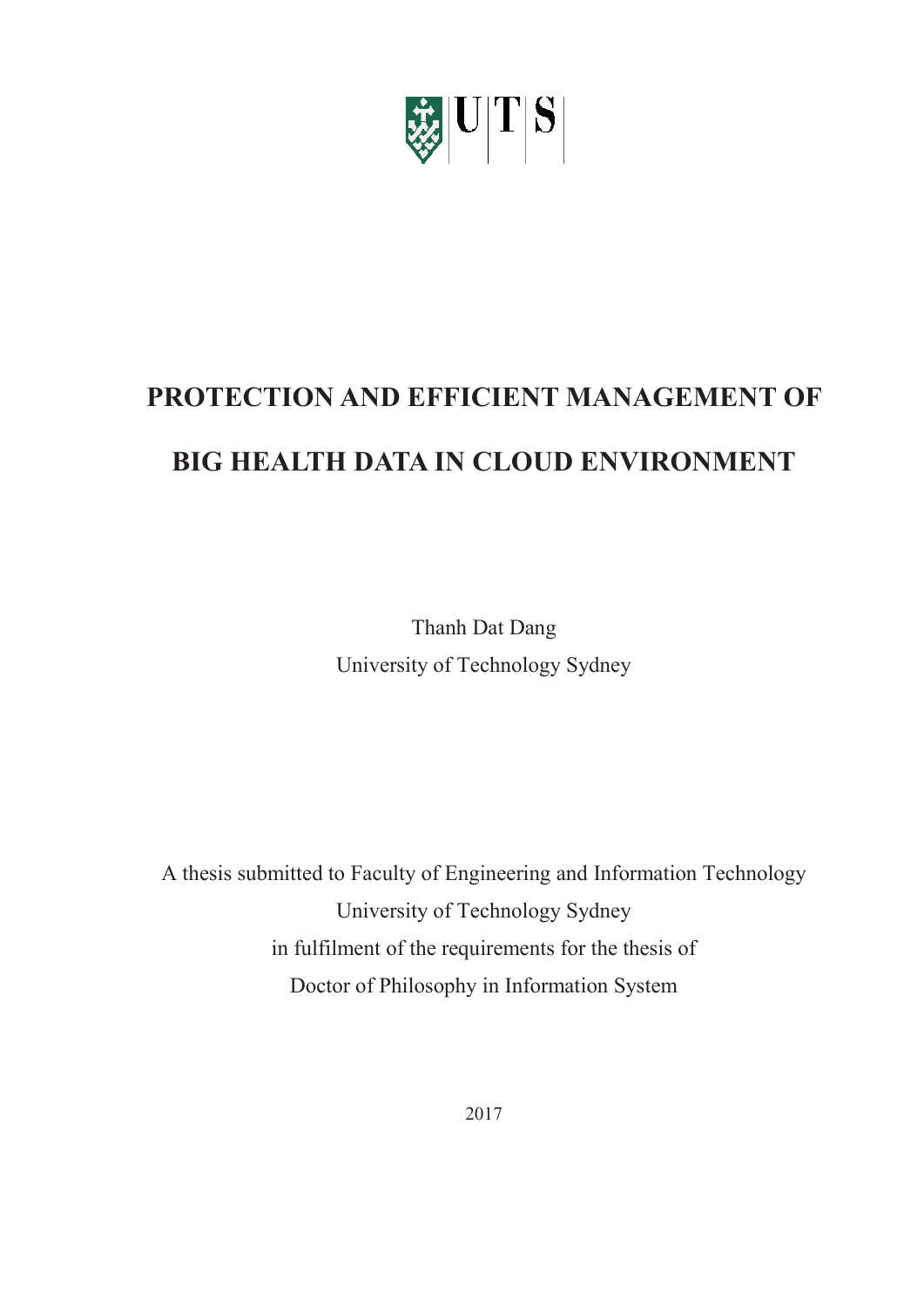# **DEDICATION**

To my Parents

To my Wife and Kids

To my Parents-in-Law

Thank you for your love and support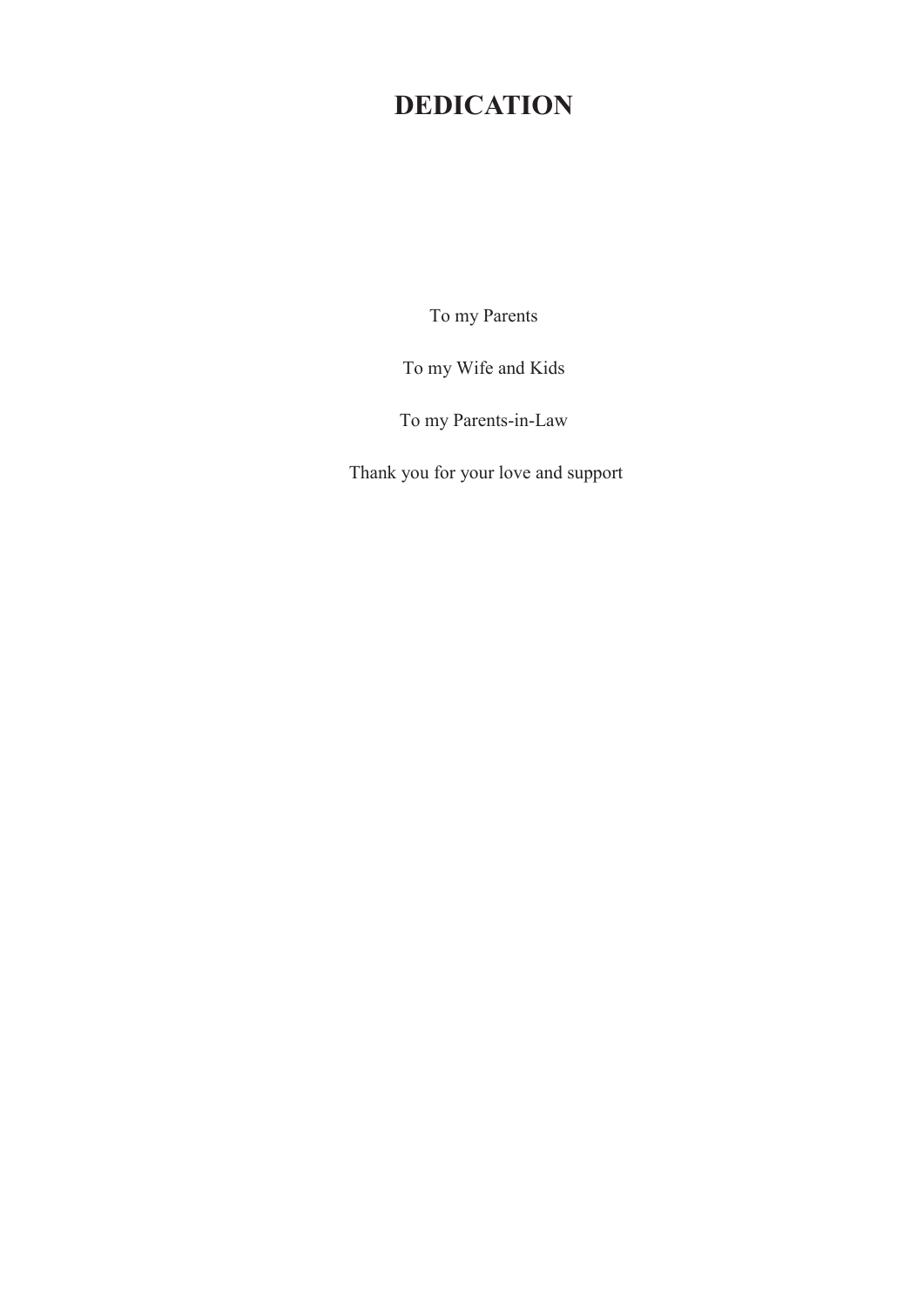### **CERTIFICATE OF ORIGINAL AUTHORSHIP**

I certify that the work in this report has not previously been submitted for a degree nor has it been submitted as part of requirements for a degree except as fully acknowledged within the text.

I also certify that the report has been written by me. Any help that I have received in my research work and the preparation of the report itself has been acknowledged. In addition, I certify that all information sources and literature used are indicated in the report.

Signature of Student:

Date: \_\_\_\_\_\_\_\_\_\_\_\_\_ \_\_\_\_\_\_\_\_\_\_\_\_\_\_\_\_\_\_\_\_\_\_\_\_\_\_\_\_\_\_\_\_\_\_\_\_\_\_\_\_\_\_\_\_\_\_\_\_\_\_\_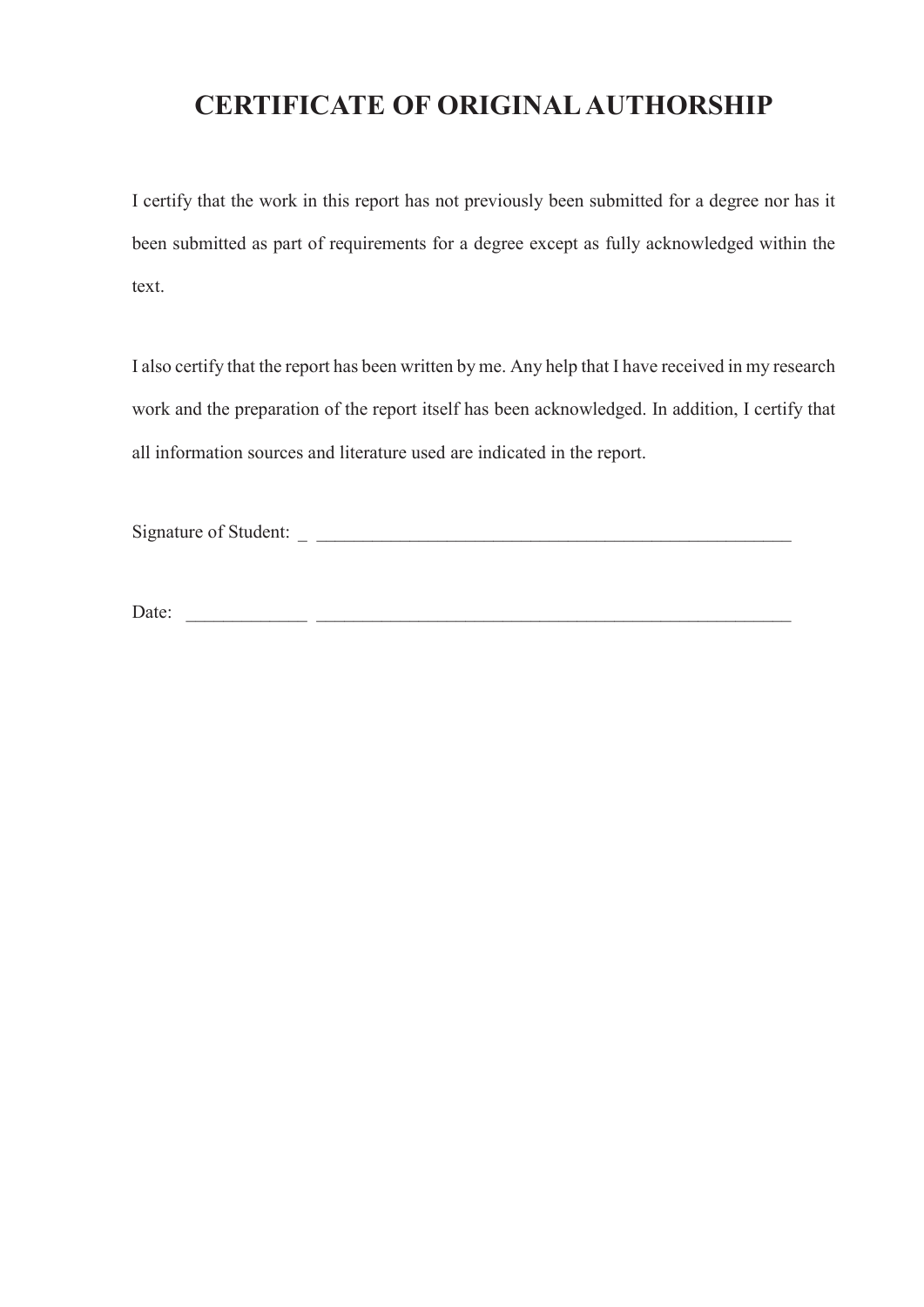### **ACKNOWLEDGMENT**

I sincerely express my deepest gratitude to my principal supervisor, Professor Doan B. Hoang, for his supervision and continuous encouragement, enthusiasm, technical comments, and constructive criticism throughout my whole PhD study. His full support, guidance, wisdom, and enthusiasm have made me both more mature as a person and more confident to be a good researcher. He has been outstanding in providing insightful feedback and creating the perfect balance of my research engagement and my casual teaching work. From the beginning of determining the research direction to publishing fruitful research outcomes, he always commits to foster my research skills. Without his guidance, I would still be in the marsh of research career. Further, I thank him for offering me the top-up scholarship that was really helpful to support my research and study. I feel so fortunate to have him as my supervisor for the past four years.

I thank Dr. Priyadarsi Nanda for co-supervise me. I am very thankful to him for his valuable feedback into research papers and the thesis. His support enabled me to achieve publications on my research work. I am also very thankful to Dr. Diep Nguyen for his valuable comments and recommendations. His guidance enabled me to establish appropriate investigations for my research.

Special thanks to the Soctrang Teacher Training College, Mekong 1000 project under the Cantho University (CTU) and University of Technology Sydney (UTS) for providing a scholarship and other financial support for my study.

My thanks also go to the staff members research students in the VICS group for their help, suggestions, friendship, and encouragement: special thanks to Eryani Tjondrowalujo, Lingfeng Chen, Fatima Furqan, Noor Faizah Ahmad, Tham Nguyen Thi, Nguyet Pham Thi Minh, Thuy Le Ngoc, Chau Nguyen Thi Minh, and Sarah Farahmandian.

In particular, I give thanks to my mother for her love and everything she has done for me. She is always in my heart and my memory. Without her, this work would not have been possible. I give thanks to my father for your love, encouragement, and patience to help me complete this study. My special thanks go to my brother and sisters, Mau Dang Thanh, Phuong Dang Thi Cam, Han Dang Thi Ngoc, thanks a lot for your inspiration and support. I have been incredibly fortunate to have love and support from such a family. I also thank my parents-in-law, Thoan Nguyen Xuan and Hoa Nguyen Thi, for their support.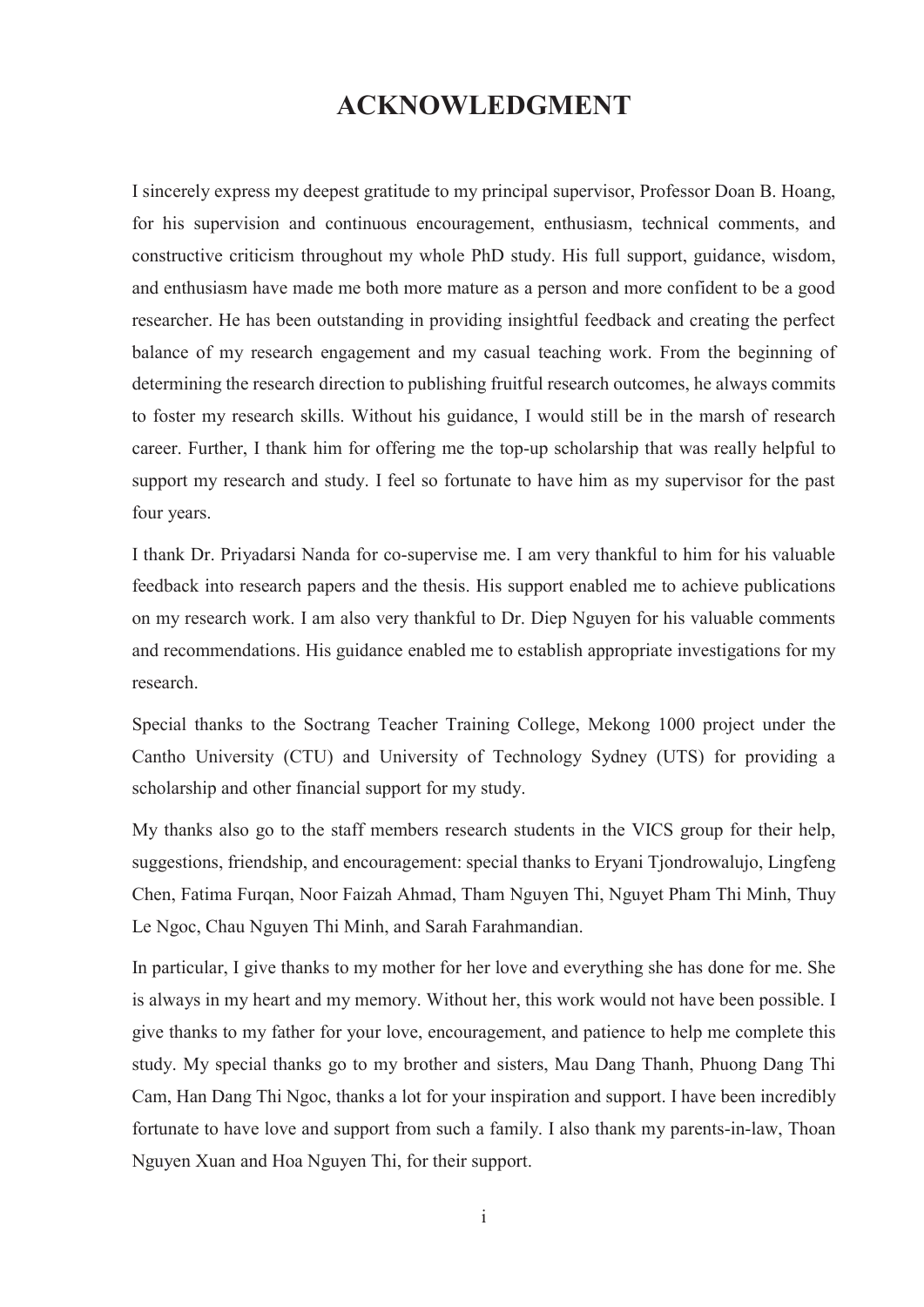I express my gratitude and appreciation to my wife. Her selfless sacrifices and commitment to the family made it possible for me to finish my PhD studies. Finally, I would like to thank my family, my parents, and parents-in-law for their encouragement, and thank all the people who helped me and contributed to this study.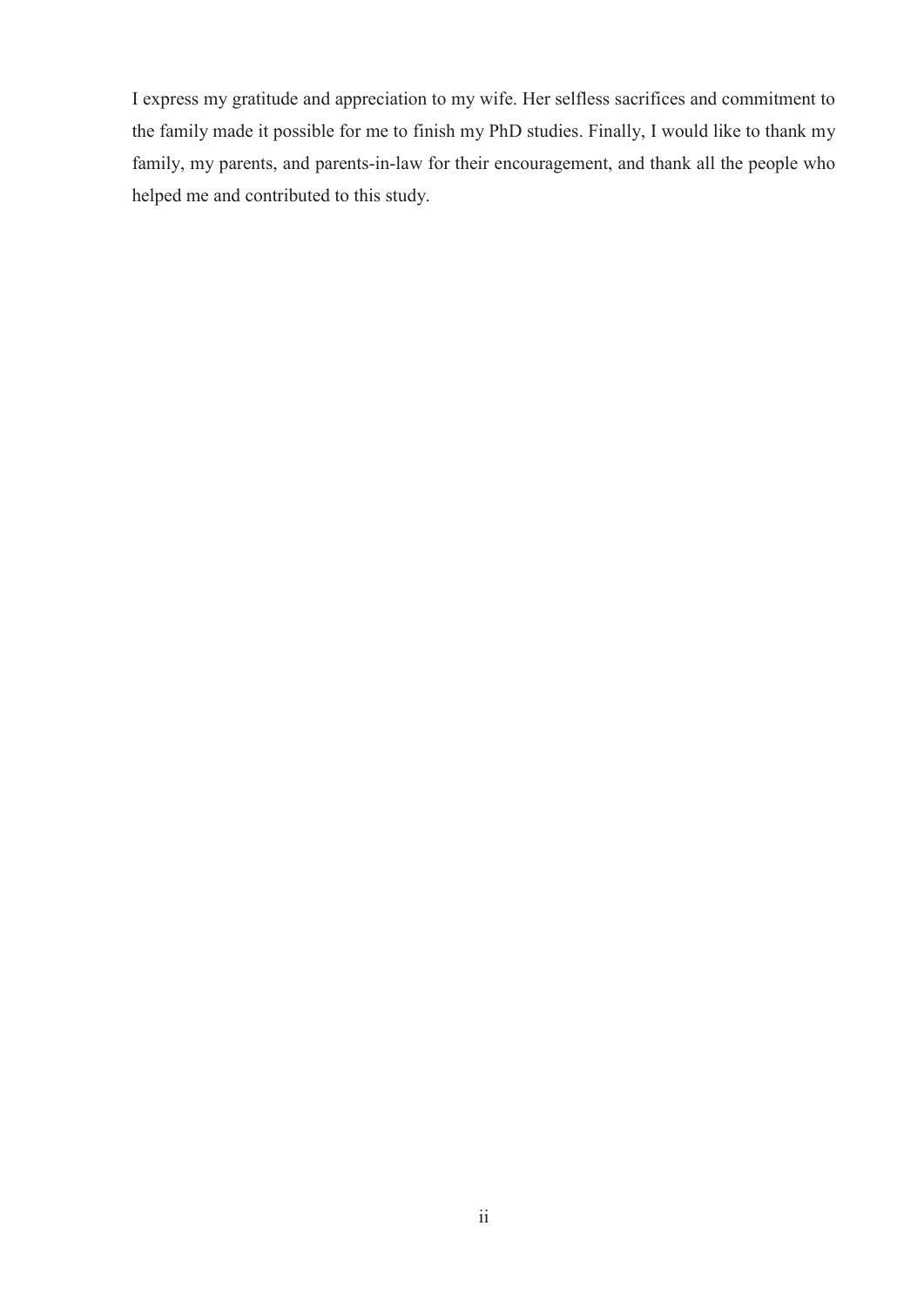### **THE AUTHOR'S PUBLICATIONS**

#### **International Conference Publications and Proceedings**

HOANG, D. B & DANG, T.D, "Health Data in Cloud Environments", 19th Pacific Asia Conference on Information Systems (PACIS 2015), Singapore, pp. 96-108, 2015.

DANG, T.D, HOANG, D. B & NANDA, P, "Data mobility management model for active data cubes", 2015 IEEE Trustcom/BigDataSE/ISPA, E International Conference on Trust, Security and Privacy in Computing and Communications (IEEE TrustCom-15), IEEE, Helsinki, Finland, pp. 750- 757, 2015.

DANG, T.D & HOANG, D. B, "Data Mobility as a Service", Proceedings of the IEEE 36th International Conference on Distributed Computing Systems Workshops (ICDCSW), IEEE International Conference on Distributed Computing Systems' Second IEEE International Workshop on Security Testing and Monitoring, IEEE, Nara, Japan, pp. 67-71, 2016.

DANG, T.D, HOANG, D. B & NANDA, P, "A novel Hash-Based File Clustering scheme for efficient distributing, storing and retrieving of large scale Health Records", 15th IEEE International Conference on Trust, Security and Privacy in Computing and Communications (IEEE TrustCom-16), Tianjin, China, 23 Aug 2016 - 26 Aug 2016., IEEE International Conference on Trust, Security and Privacy in Computing and Communications (IEEE TrustCom), CPS, IEEE Computer Society, Tianjin, China, pp. 1485-1491, 2016.

DANG, T.D & HOANG, D. B "A data protection model for fog computing", 2017 Second International Conference on Fog and Mobile Edge Computing (FMEC), Valencia, Spain, pp. 32-38, 2017.

DANG, T.D & HOANG, D. B, "FBRC: Optimization of task scheduling in Fog-based Region and Cloud", Proc. of the 16th IEEE International Conference on Trust, Security and Privacy in Computing and Communications (IEEE TrustCom-17) Sydney, Australia, pp. 1109-1114, 2017.

CHAU, N, HOANG, D. B & DANG, T.D, "Toward a Programmable Software-Defined IoT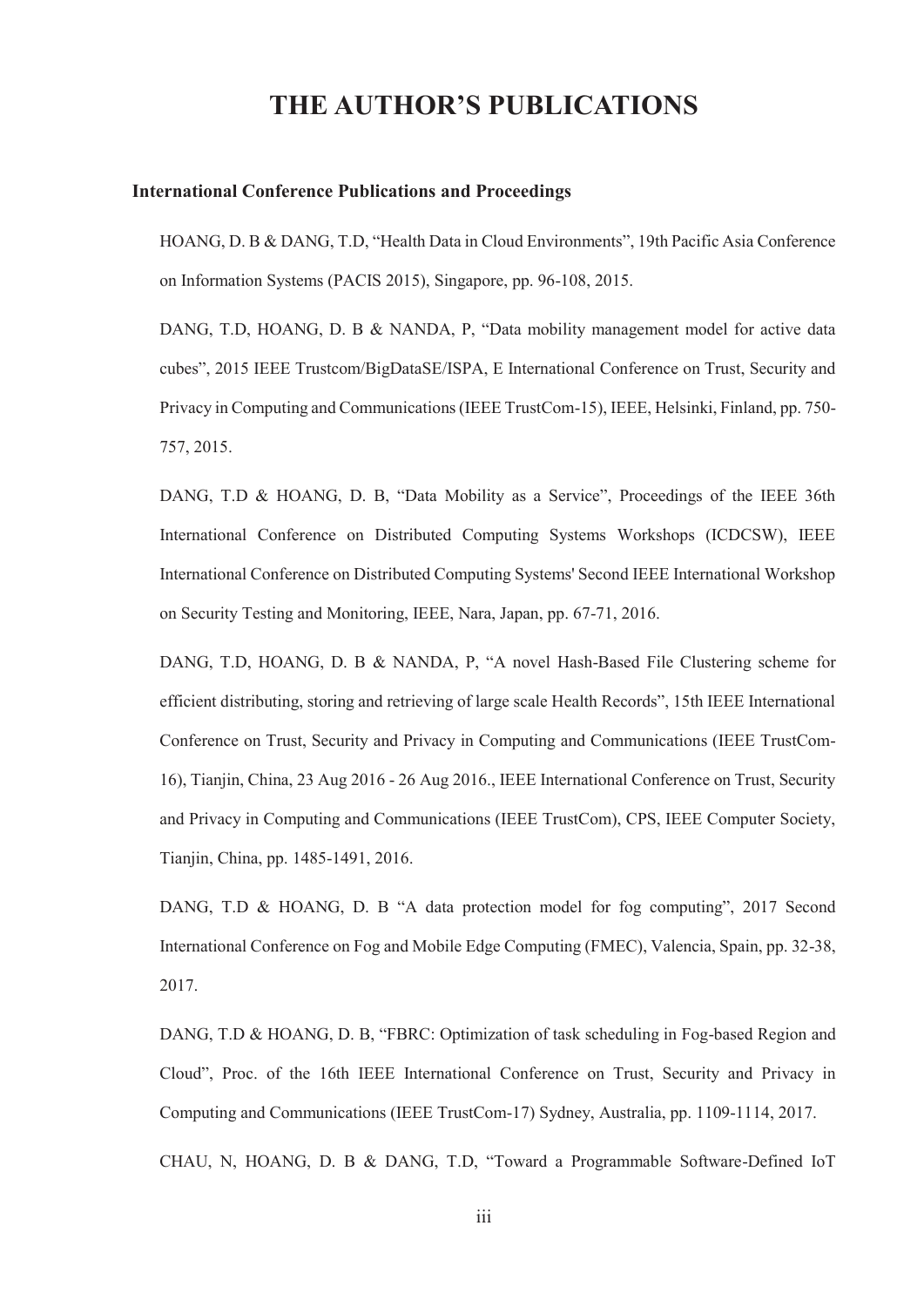Architecture for Sensor Service Provision On Demand", Proc. of 27th International Conference on Telecommunication Networks and Applications (ITNAC 2017), Melbourne, Australia, November 22-24, 2017.

CHAU, N, HOANG, D. B & DANG, T.D, "A Software‐Defined Model for IOT Clusters Enabling Applications on Demand", to appear in the Proc. of the 32nd International Conference on Information Networking (ICOIN 2018), Chiang Mai, Thailand, January 10-12, 2018.

#### **Book chapters**

DANG, T.D, HOANG, D. B & NANDA, P, "Data Protection and Mobility Management for Cloud" in Kumar, V., Ko, R. & Chaisiri, S. (eds), Data Security in Cloud Computing, The Institution of Engineering and Technology, 2016

#### **International Journals**

DANG, T.D, HOANG, D. B & DIEP, NGUYEN, "A Trust-based Scheduling Model for Big Data Processing with MapReduce", IEEE Transaction on Service Computing, *Under submission*.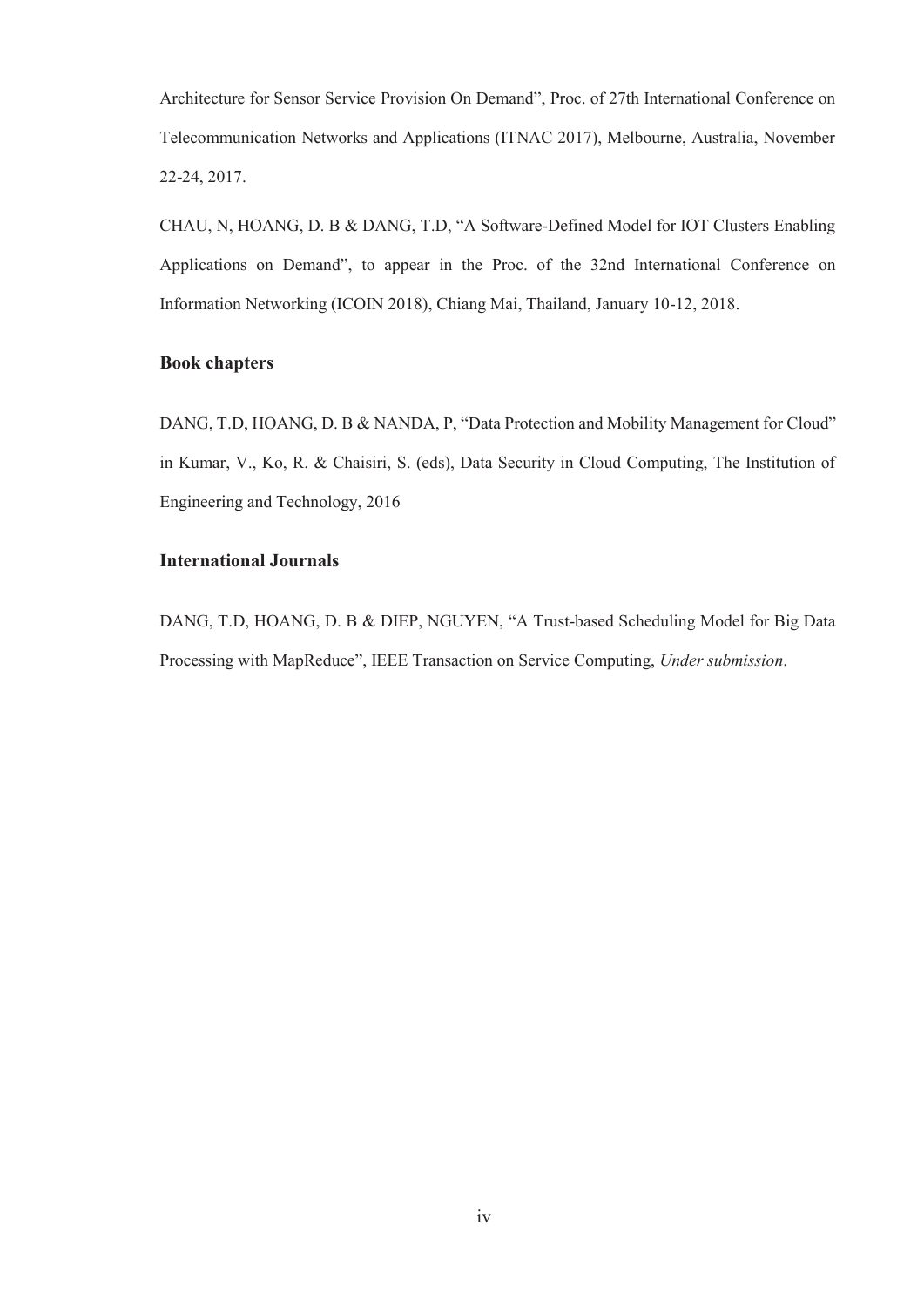### **ABSTRACT**

Healthcare data has become a great concern in the academic world and in industry. The deployment of electronic health records (EHRs) and healthcare-related services on cloud platforms will reduce the cost and complexity of handling and integrating medical records while improving efficiency and accuracy. To make effective use of advanced features such as high availability, reliability, and scalability of Cloud services, EHRs have to be stored in the clouds. By exposing EHRs in an outsourced environment, however, a number of serious issues related to data security and privacy, distribution and processing such as the loss of the controllability, different data formats and sizes, the leakage of sensitive information in processing, sensitivedelay requirements has been naturally raised. Many attempts have been made to address the above concerns, but most of the attempts tackled only some aspects of the problem. Encryption mechanisms can resolve the data security and privacy requirements but introduce intensive computing overheads as well as complexity in key distribution. Data is not guaranteed being protected when it is moved from one cloud to another because clouds may not use equivalent protection schemes. Sensitive data is being processed at only private clouds without sufficient resources. Consequently, Cloud computing has not been widely adopted by healthcare providers and users. Protecting and managing health data efficiently in many aspects is still an open question for current research.

In this dissertation, we investigate data security and efficient management of big health data in cloud environments. Regarding data security, we establish an active data protection framework to protect data; we investigate a new approach for data mobility; we propose trusted evaluation for cloud resources in processing sensitive data. For efficient management, we investigate novel schemes and models in both Cloud computing and Fog computing for data distribution and data processing to handle the rapid growth of data, higher security on demand, and delay requirements.

The novelty of this work lies in the novel data mobility management model for data protection, the efficient distribution scheme for a large-scale of EHRs, and the trust-based scheme in security and processing. The contributions of this thesis can be summarized according to data security and efficient data management.

On data security, we propose a data mobility management model to protect data when it is stored and moved in clouds. We suggest a trust-based scheduling scheme for big data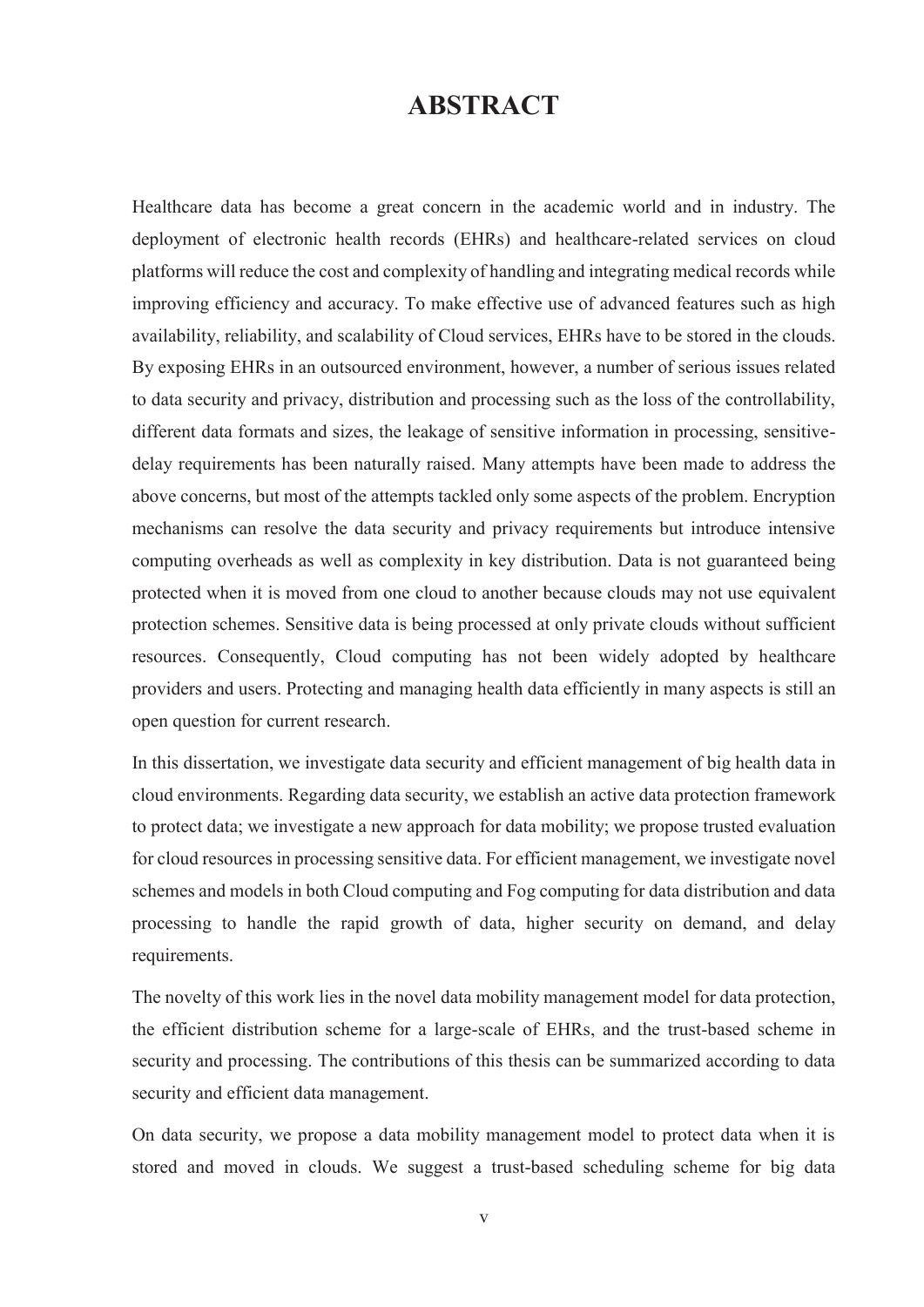processing with MapReduce to fulfil both privacy and performance issues in a cloud environment.

• The data mobility management introduces a new location data structure into an active data framework, a Location Registration Database (LRD), protocols for establishing a clone supervisor and a Mobility Service (MS) to handle security and privacy requirements effectively. The model proposes a novel security approach for data mobility and leads to the introduction of a new Data Mobility as a Service (DMaaS) in the Cloud.

• The Trust-based scheduling scheme investigates a novel composite trust metric and a realtime trust evaluation for cloud resources to provide the highest trust execution on sensitive data. The proposed scheme introduces a new approach for big data processing to meet with high security requirements.

On the efficient data management, we propose a novel Hash-Based File Clustering (HBFC) scheme and data replication management model to distribute, store and retrieve EHRs efficiently. We propose a data protection model and a task scheduling scheme which is Regionbased for Fog and Cloud to address security and local performance issues.

• The HBFC scheme innovatively utilizes hash functions to cluster files in defined clusters such that data can be stored and retrieved quickly while maintaining the workload balance efficiently. The scheme introduces a new clustering mechanism in managing a large-scale of EHRs to deliver healthcare services effectively in the cloud environment.

• The trust-based scheduling model uses the proposed trust metric for task scheduling with MapReduce. It not only provides maximum trust execution but also increases resource utilization significantly. The model suggests a new trust-oriented scheduling mechanism between tasks and resources with MapReduce.

• We introduce a novel concept "Region" in Fog computing to handle the data security and local performance issues effectively. The proposed model provides a novel Fog-based Region approach to handle security and local performance requirements.

We implement and evaluate our proposed models and schemes intensively based on both real infrastructures and simulators. The outcomes demonstrate the feasibility and the efficiency of our research in this thesis. By proposing innovative concepts, metrics, algorithms, models, and services, the significant contributions of this thesis enable both healthcare providers and users to adopt cloud services widely, and allow significant improvements in providing better healthcare services.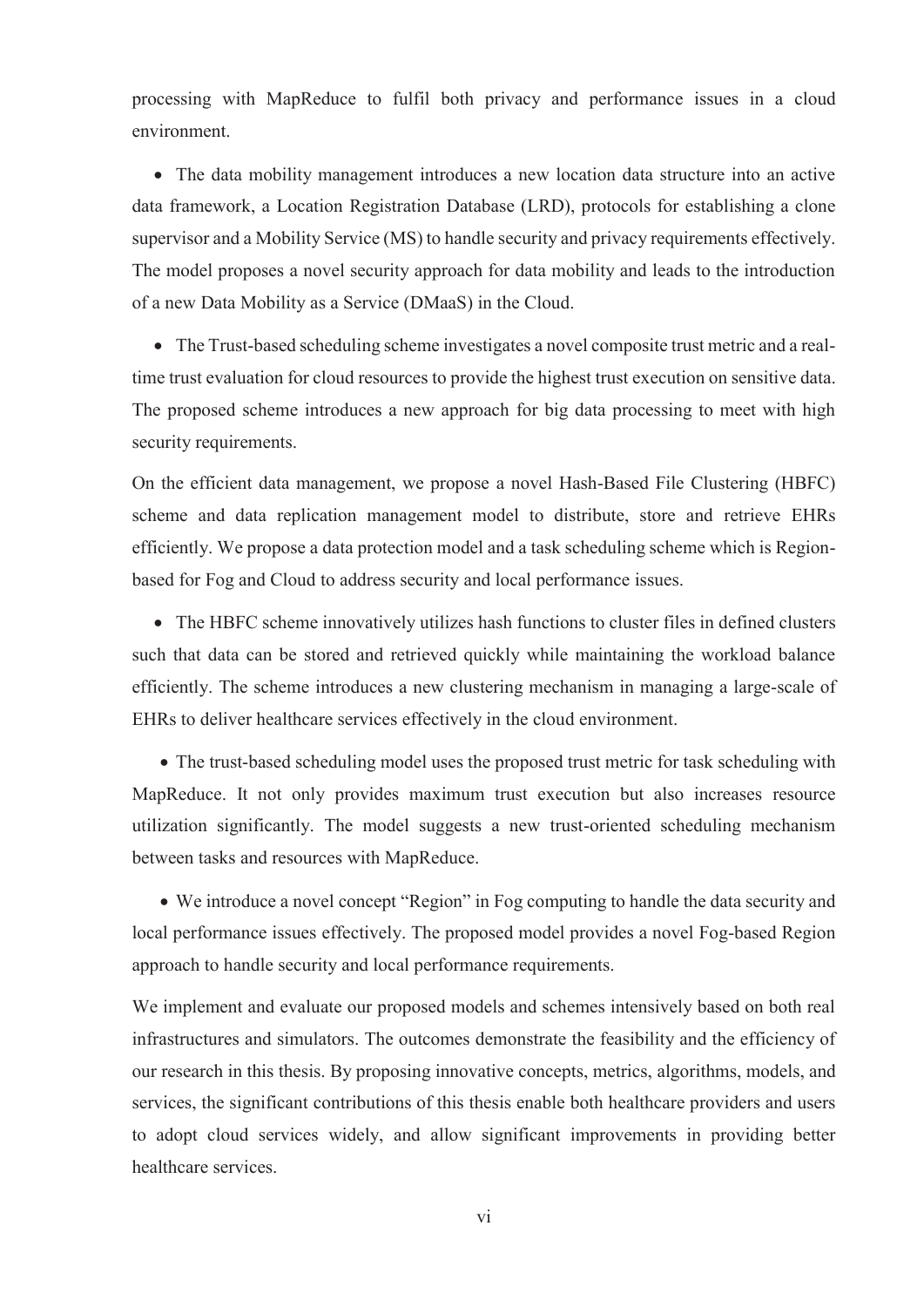# **TABLE OF CONTENT**

| 1.1              |  |
|------------------|--|
| 1.2              |  |
| 1.3              |  |
| 1.4              |  |
| 1.5              |  |
| 1.6              |  |
| 1.7              |  |
| 1.8              |  |
| <b>Chapter 2</b> |  |
| 2.1              |  |
| 2.1.1            |  |
| 2.1.2            |  |
| 2.1.3            |  |
| 2.2              |  |
| 2.2.1            |  |
| 2.2.2            |  |
| 2.2.3            |  |
| 2.3              |  |
| 2.3.1            |  |
| 2.3.2            |  |
| 2.4              |  |
| 2.4.1            |  |
| 2.4.2            |  |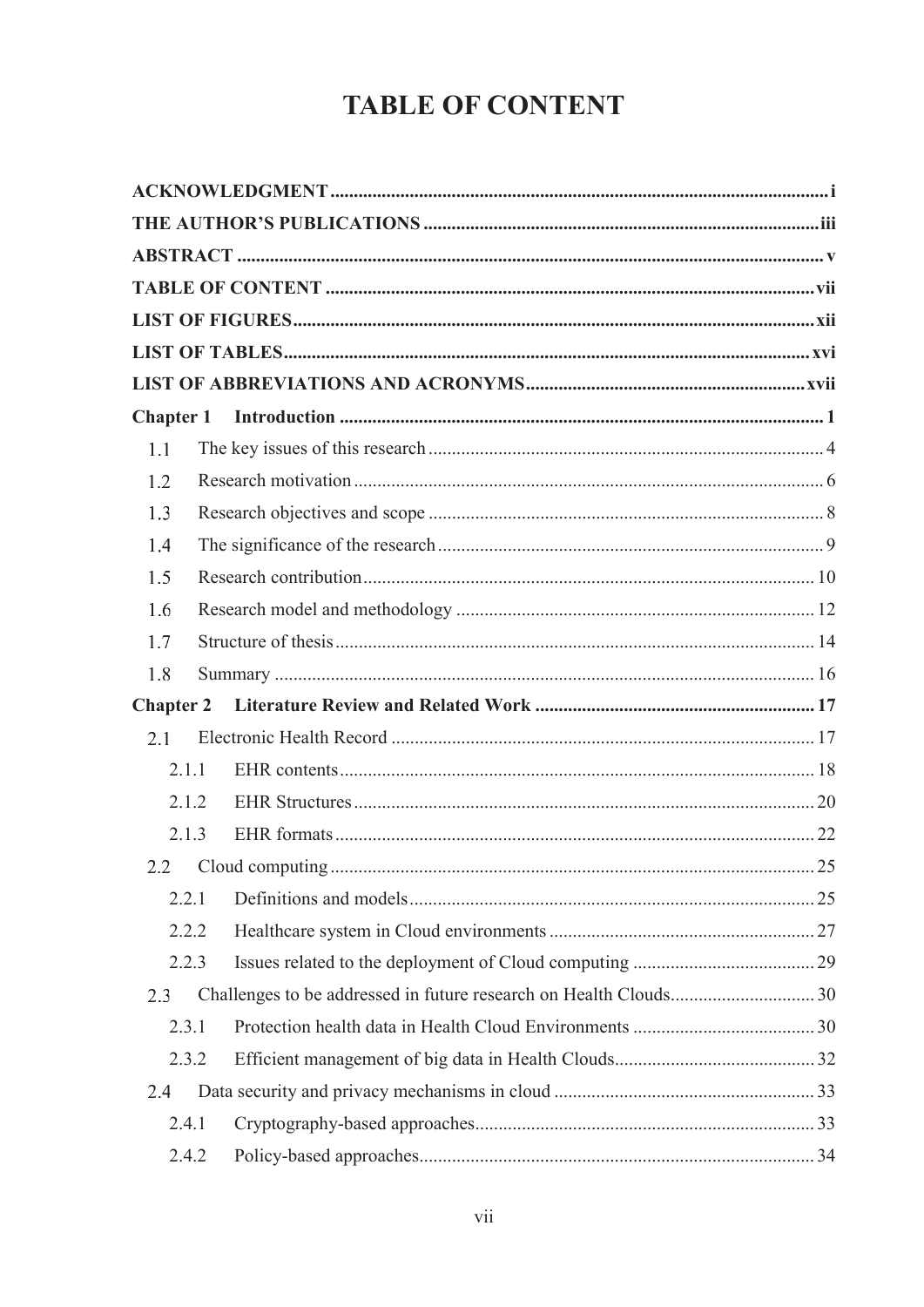|                  | 2.4.3                                                                                  |  |                                                                           |  |
|------------------|----------------------------------------------------------------------------------------|--|---------------------------------------------------------------------------|--|
| 2.5              |                                                                                        |  |                                                                           |  |
|                  | 2.5.1                                                                                  |  |                                                                           |  |
|                  | 2.5.2                                                                                  |  |                                                                           |  |
|                  | 2.5.3                                                                                  |  |                                                                           |  |
|                  | 2.5.4                                                                                  |  |                                                                           |  |
|                  | 2.5.5                                                                                  |  |                                                                           |  |
| 2.6              |                                                                                        |  |                                                                           |  |
|                  | 2.6.1                                                                                  |  |                                                                           |  |
|                  | 2.6.2                                                                                  |  |                                                                           |  |
|                  | 2.6.3                                                                                  |  |                                                                           |  |
|                  | 2.6.4                                                                                  |  | Current Approaches for P2P in handling data distribution  47              |  |
| 2.7              |                                                                                        |  | Trust-based scheduling for big data processing with MapReduce 49          |  |
|                  | 2.7.1                                                                                  |  | MapReduce framework based on hybrid clouds to process sensitive data 49   |  |
|                  | 2.7.2                                                                                  |  |                                                                           |  |
|                  | 2.7.3                                                                                  |  |                                                                           |  |
|                  | 2.7.4                                                                                  |  |                                                                           |  |
| 2.8              |                                                                                        |  |                                                                           |  |
|                  | 2.8.1                                                                                  |  |                                                                           |  |
|                  | 2.8.2                                                                                  |  |                                                                           |  |
|                  | 2.8.3                                                                                  |  |                                                                           |  |
|                  | 2.8.4                                                                                  |  |                                                                           |  |
| 2.9              |                                                                                        |  |                                                                           |  |
| <b>Chapter 3</b> |                                                                                        |  | A Trust-Oriented Data Protection Framework and Management  57             |  |
| 3.1              |                                                                                        |  |                                                                           |  |
| 3.2              |                                                                                        |  |                                                                           |  |
| 3.3              |                                                                                        |  |                                                                           |  |
| 3.4              |                                                                                        |  | Enhancing Trust-oriented data protection framework for data management 63 |  |
|                  | Securing EHRs in the cloud with the Trust-oriented Data Protection framework 66<br>3.5 |  |                                                                           |  |
|                  | 3.6                                                                                    |  |                                                                           |  |
| <b>Chapter 4</b> |                                                                                        |  |                                                                           |  |
| 4.1              |                                                                                        |  |                                                                           |  |
|                  | 4.2                                                                                    |  |                                                                           |  |
|                  | 4.3                                                                                    |  |                                                                           |  |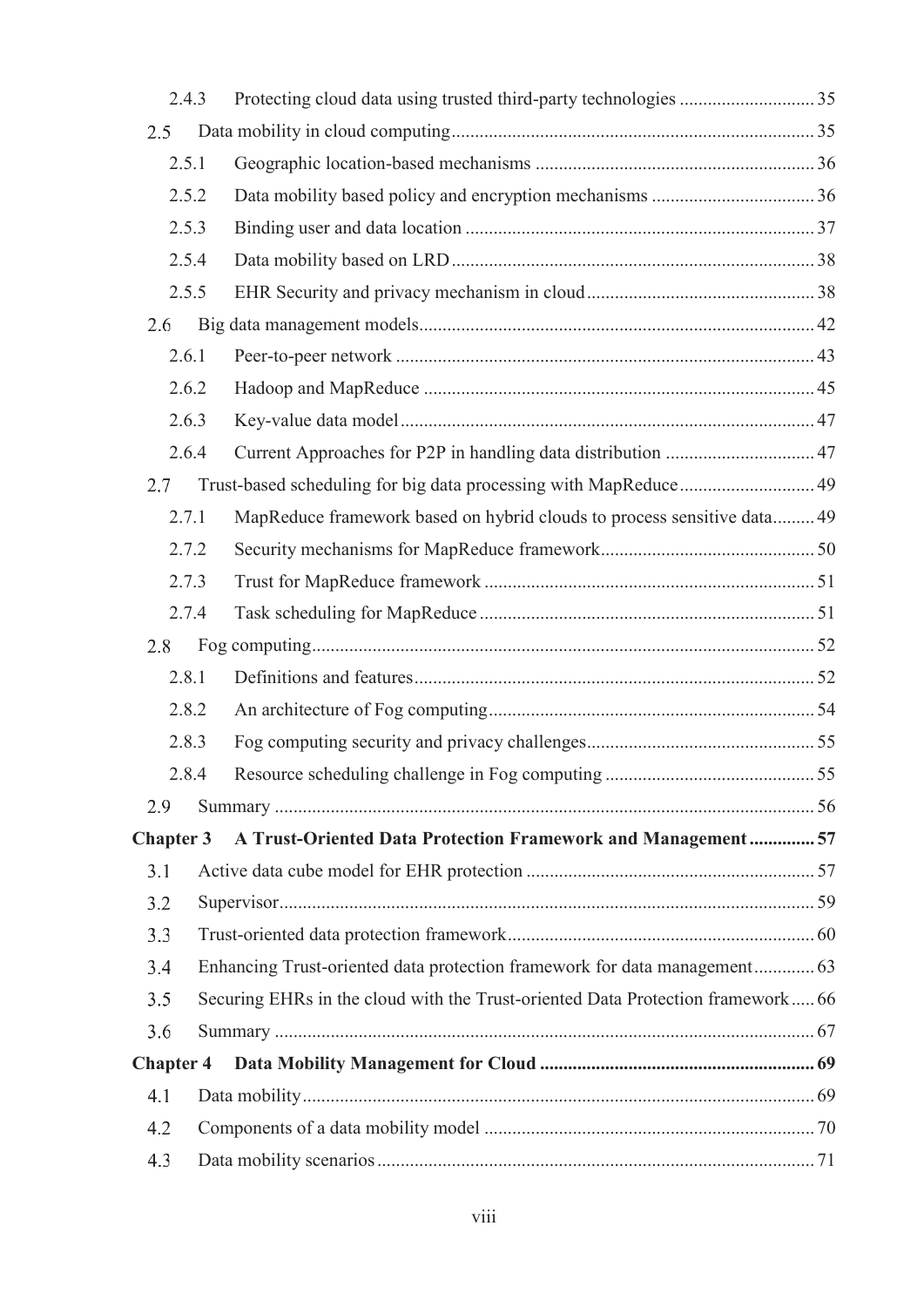|                  | 4.3.1 |                                                                           |     |
|------------------|-------|---------------------------------------------------------------------------|-----|
|                  | 4.3.2 |                                                                           |     |
|                  | 4.3.3 |                                                                           |     |
| 4.4              |       |                                                                           |     |
| 4.5              |       |                                                                           |     |
|                  | 4.5.1 |                                                                           |     |
|                  | 4.5.2 |                                                                           |     |
|                  | 4.5.3 |                                                                           |     |
| 4.6              |       |                                                                           |     |
|                  | 4.6.1 |                                                                           |     |
|                  | 4.6.2 |                                                                           |     |
| 4.7              |       |                                                                           |     |
| 4.8              |       |                                                                           |     |
| <b>Chapter 5</b> |       | A Data Distribution Scheme and Data Replication Scheme for Large-scale of |     |
| <b>EHRs</b>      |       |                                                                           |     |
| 5.1              |       |                                                                           |     |
|                  | 5.1.1 |                                                                           |     |
|                  | 5.1.2 |                                                                           |     |
| 5.2              |       |                                                                           |     |
| 5.3              |       |                                                                           |     |
|                  | 5.3.1 |                                                                           |     |
|                  | 5.3.2 | The second ring                                                           | 101 |
| 5.4              |       |                                                                           |     |
|                  | 5.4.1 |                                                                           |     |
|                  | 5.4.2 |                                                                           |     |
| 5.5              |       |                                                                           |     |
|                  | 5.5.1 |                                                                           |     |
|                  | 5.5.2 |                                                                           |     |
|                  | 5.5.3 |                                                                           |     |
|                  | 5.5.4 |                                                                           |     |
|                  | 5.5.5 | Comparison of the proposed scheme and the replication mechanism based on  |     |
|                  | Chord |                                                                           |     |
|                  | 5.5.6 |                                                                           |     |
| 5.6              |       |                                                                           |     |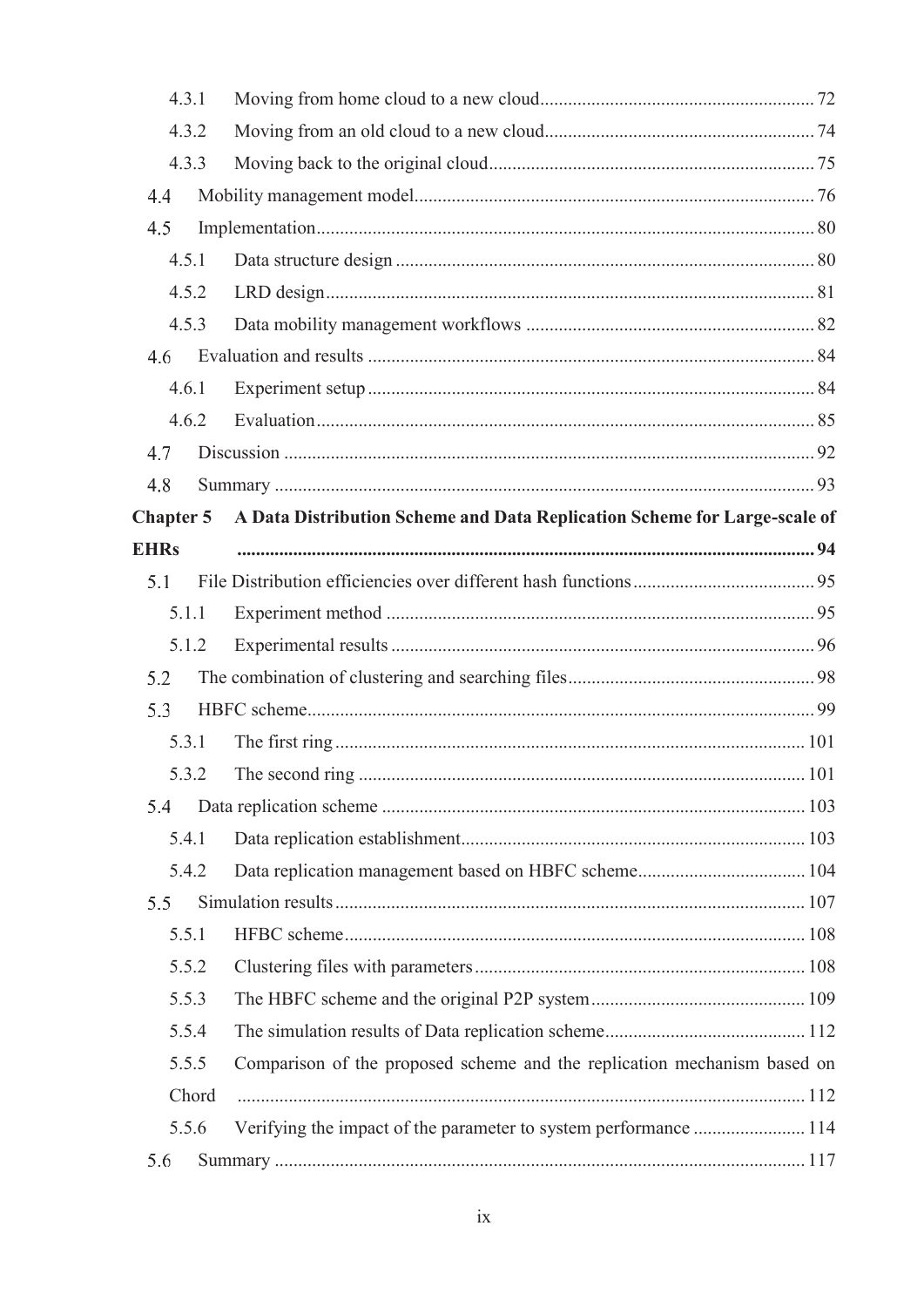| <b>Chapter 6</b>                                                                           | A Trust-based Resource Scheduling Model for Big Data Processing with       |  |
|--------------------------------------------------------------------------------------------|----------------------------------------------------------------------------|--|
|                                                                                            |                                                                            |  |
| 6.1                                                                                        | A Trust-based data processing with MapReduce and definitions  120          |  |
| 6.2                                                                                        |                                                                            |  |
| 6.2.1                                                                                      |                                                                            |  |
| 6.2.2                                                                                      |                                                                            |  |
| 6.3                                                                                        |                                                                            |  |
| 6.3.1                                                                                      |                                                                            |  |
| 6.3.2                                                                                      |                                                                            |  |
| 6.3.3                                                                                      |                                                                            |  |
| 6.3.4                                                                                      |                                                                            |  |
| 6.3.5                                                                                      |                                                                            |  |
| 6.3.6                                                                                      | An efficient heuristic algorithm for the maximum weight bipartite matching |  |
|                                                                                            |                                                                            |  |
| 6.4                                                                                        |                                                                            |  |
| 6.5                                                                                        |                                                                            |  |
| 6.5.1                                                                                      |                                                                            |  |
| 6.5.2                                                                                      |                                                                            |  |
| 6.6                                                                                        |                                                                            |  |
| A Data protection model and A Task Scheduling Scheme for Fog Computing<br><b>Chapter 7</b> |                                                                            |  |
|                                                                                            |                                                                            |  |
| 7.1                                                                                        | Fog-based Region                                                           |  |
| 7.1.1                                                                                      |                                                                            |  |
| 7.1.2                                                                                      |                                                                            |  |
| 7.1.3                                                                                      |                                                                            |  |
| 7.2                                                                                        |                                                                            |  |
| 7.2.1                                                                                      |                                                                            |  |
| 7.2.2                                                                                      |                                                                            |  |
| 7.2.3                                                                                      |                                                                            |  |
| 7.3                                                                                        |                                                                            |  |
| 7.3.1                                                                                      |                                                                            |  |
| 7.3.2                                                                                      |                                                                            |  |
| 7.3.3                                                                                      |                                                                            |  |
| 7.3.4                                                                                      |                                                                            |  |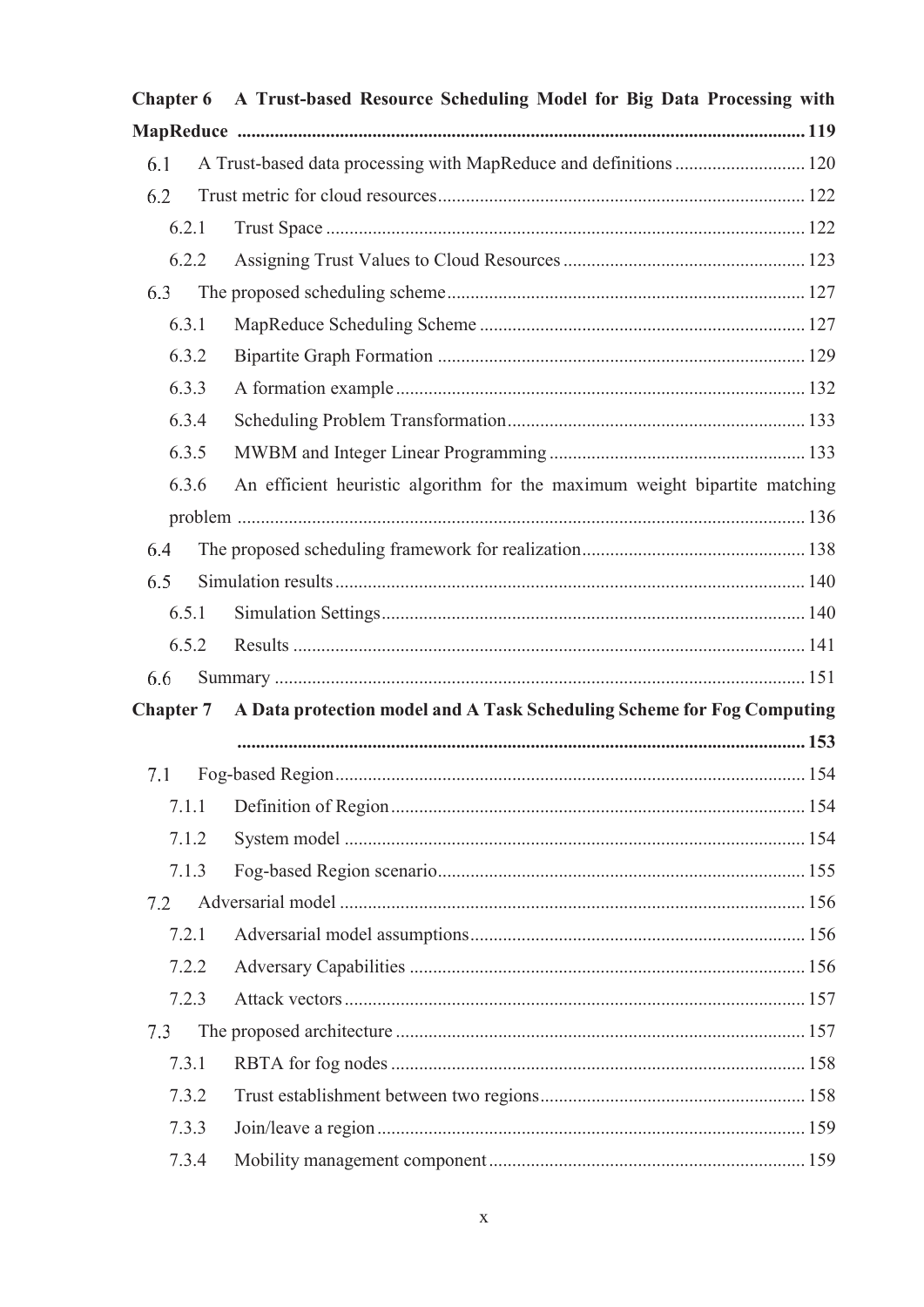| 7.3.5            |                                                                                   |  |  |
|------------------|-----------------------------------------------------------------------------------|--|--|
| 7.3.6            |                                                                                   |  |  |
| 7.4              |                                                                                   |  |  |
| 7.4.1            |                                                                                   |  |  |
| 7.5              |                                                                                   |  |  |
| 7.5.1            |                                                                                   |  |  |
| 7.5.2            |                                                                                   |  |  |
| 7.5.3            |                                                                                   |  |  |
| 7.6              |                                                                                   |  |  |
| 7.6.1            |                                                                                   |  |  |
| 7.6.2            |                                                                                   |  |  |
| 7.7              | Response time performance - comparing Fog and Cloud processing times.  170        |  |  |
| 7.7.1            | Data protection performance - detecting violations of access control policies 171 |  |  |
| 7.7.2            |                                                                                   |  |  |
| 7.8              |                                                                                   |  |  |
| 7.8.1            |                                                                                   |  |  |
| 7.8.2            |                                                                                   |  |  |
| 7.9              |                                                                                   |  |  |
| <b>Chapter 8</b> |                                                                                   |  |  |
| 8.1              |                                                                                   |  |  |
| 8.2              |                                                                                   |  |  |
|                  |                                                                                   |  |  |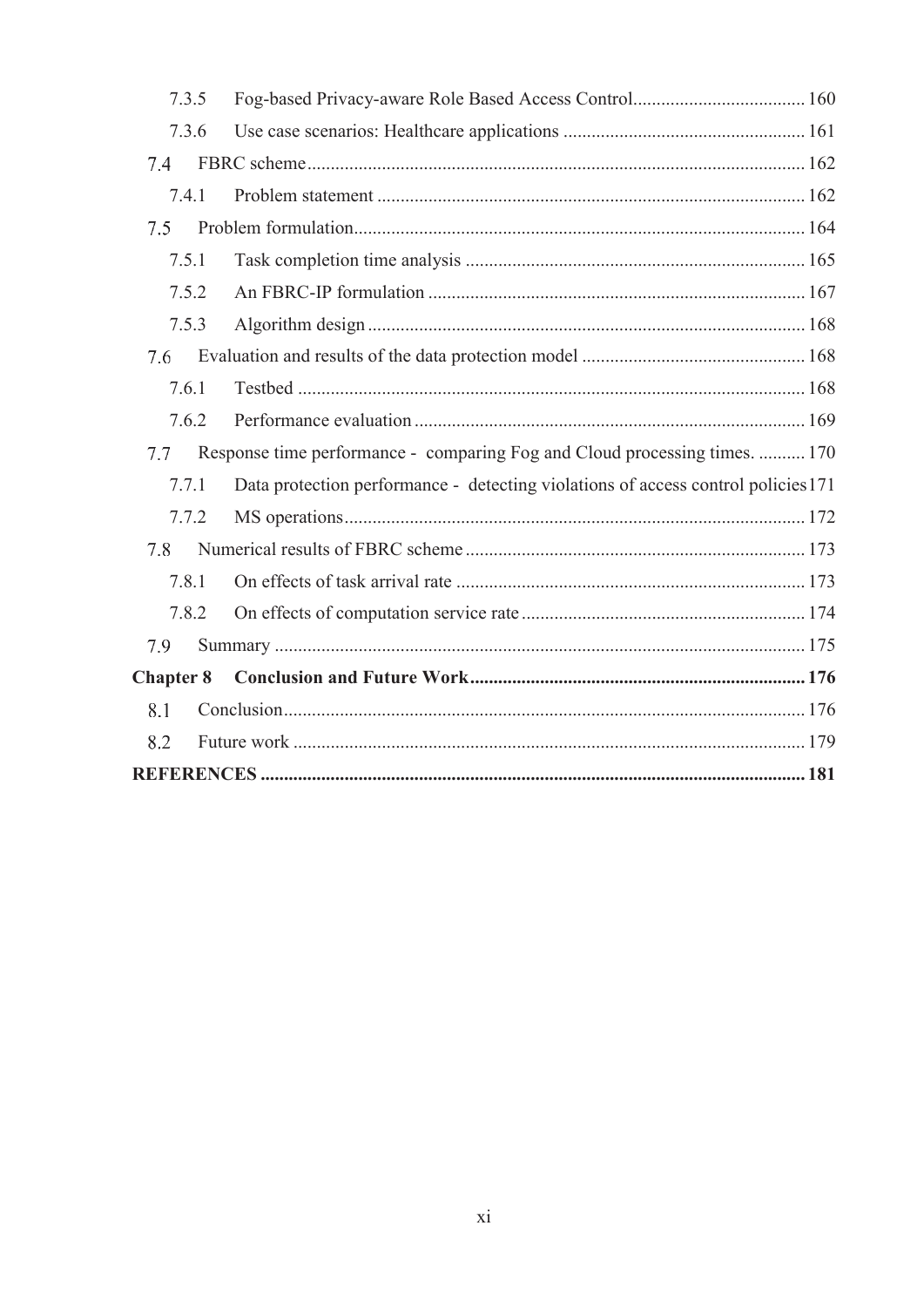# **LIST OF FIGURES**

| Figure 2.2 Data Structure of Electronic Patient Record (EPR) (Xu et al., 2009)21            |  |
|---------------------------------------------------------------------------------------------|--|
|                                                                                             |  |
|                                                                                             |  |
|                                                                                             |  |
| Figure 2.6 Application of cloud computing environments to the healthcare ecosystem (Bahga   |  |
| Figure 2.7 Cloud-based EHR data storage architecture of CHISTAR (Bahga and Madisetti,       |  |
|                                                                                             |  |
|                                                                                             |  |
| Figure 2.10 Illustration of lookup process in original Chord (Wang et al., 2012)  45        |  |
|                                                                                             |  |
|                                                                                             |  |
| Figure 2.13 A framework using private clouds to process sensitive data with MapReduce       |  |
|                                                                                             |  |
|                                                                                             |  |
|                                                                                             |  |
|                                                                                             |  |
|                                                                                             |  |
| Figure 3.5 New proposed schemes and models based on the Trust-oriented data protection      |  |
| Figure 3.6 Workflow for securing EHR with Trust-oriented data protection framework at cloud |  |
|                                                                                             |  |
|                                                                                             |  |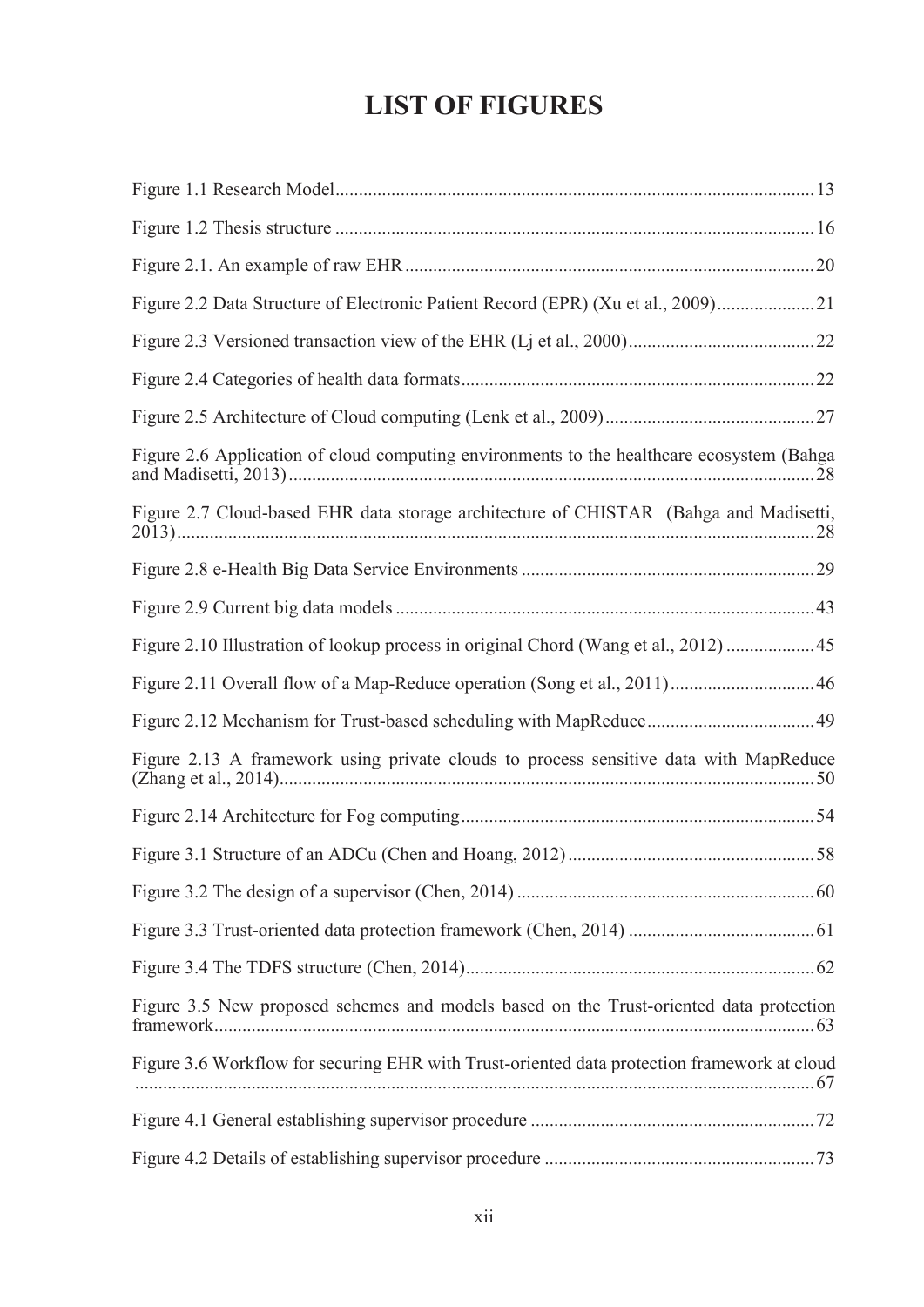| Figure 4.3 General procedure in establishing supervisor from old cloud to new cloud74        |
|----------------------------------------------------------------------------------------------|
| Figure 4.4 Details of establishing supervisor procedure from old cloud to new cloud75        |
| Figure 4.5 Details of processing moving request from old cloud to original cloud76           |
|                                                                                              |
|                                                                                              |
|                                                                                              |
|                                                                                              |
|                                                                                              |
|                                                                                              |
|                                                                                              |
|                                                                                              |
|                                                                                              |
|                                                                                              |
| Figure 4.18 Time cost of verification and MS for different data moving cases and requests90  |
|                                                                                              |
|                                                                                              |
|                                                                                              |
|                                                                                              |
|                                                                                              |
|                                                                                              |
|                                                                                              |
|                                                                                              |
|                                                                                              |
|                                                                                              |
|                                                                                              |
| Figure 5.12 Time cost of the HBFC scheme and original P2P for data lookup process within     |
| Figure 5.13 Time cost of the HBFC scheme and the original P2P for data lookup process within |
| Figure 5.14 Time cost of the HBFC scheme and the original P2P for data lookup process within |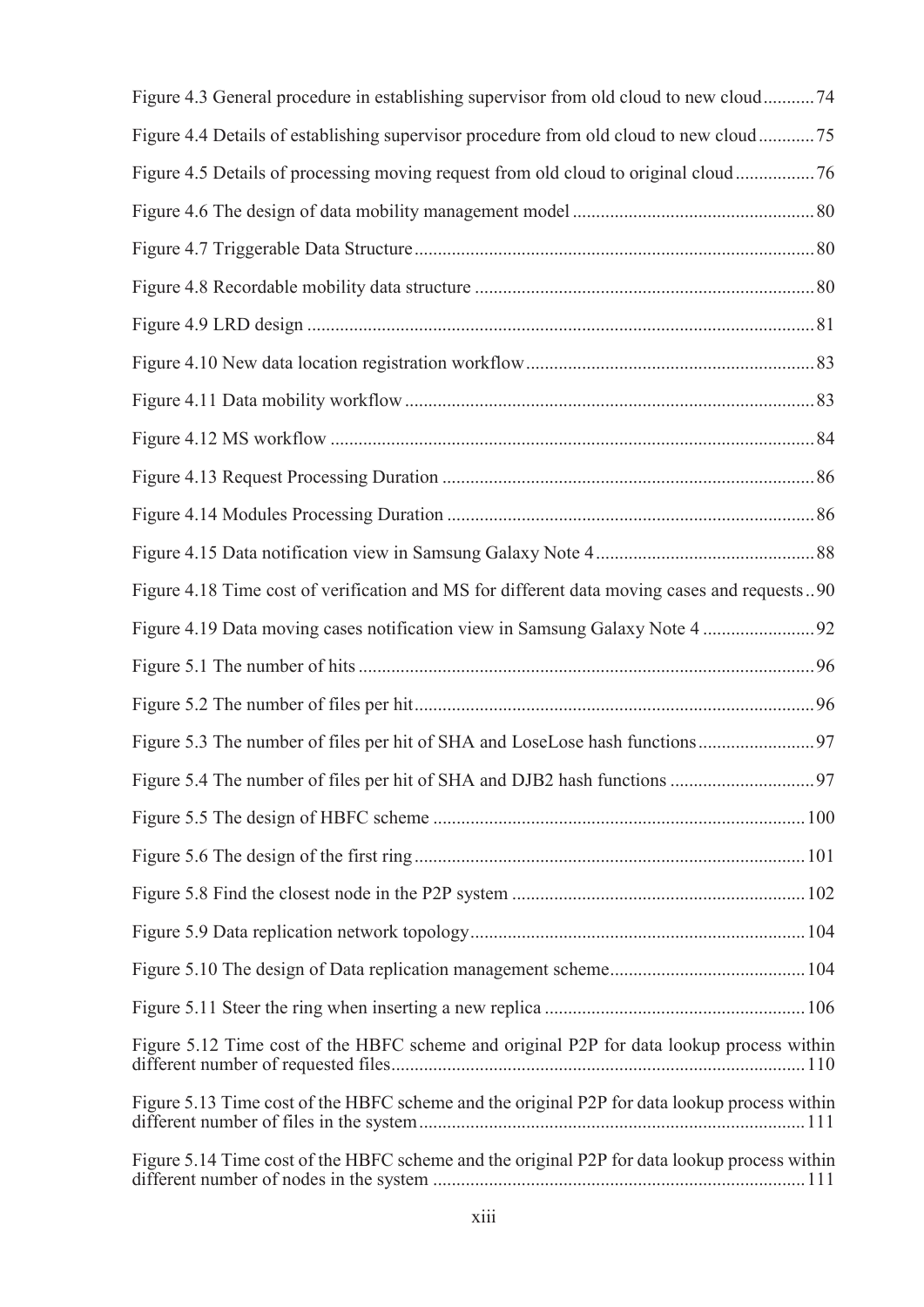| Figure 5.19 The number of heavy load nodes of the proposed schemes ranked after $T_{OC}$ 116                                                                                                                                                                                                |
|---------------------------------------------------------------------------------------------------------------------------------------------------------------------------------------------------------------------------------------------------------------------------------------------|
|                                                                                                                                                                                                                                                                                             |
|                                                                                                                                                                                                                                                                                             |
|                                                                                                                                                                                                                                                                                             |
|                                                                                                                                                                                                                                                                                             |
| Figure 6.3 An example of TSMR problem. (a) A small-scale system model. (b) The settings of<br>a set of jobs in their trust requirements. (c) The trust requirements of tasks and provided trusts                                                                                            |
| Figure 6.4 The formulated weighted bipartite graph corresponding to the example. (a) the<br>bipartite graph. (b) Original weights of the edges. (c) Trust gains when map and reduce tasks<br>on slots. (d) Weight trust edges when map and reduce tasks on slots. (e) Re-labeled weights of |
| Figure 6.5 The heuristics algorithm for the maximum weight bipartite matching problem 137                                                                                                                                                                                                   |
|                                                                                                                                                                                                                                                                                             |
| Figure 6.7 The design of Trust-based scheduling framework for big data applications  139                                                                                                                                                                                                    |
| Figure 6.8 The Trust-based scheduler for big data applications from the perspective of users                                                                                                                                                                                                |
| Figure 6.9 The achieved trust values of the proposed scheme and the baseline scheduling                                                                                                                                                                                                     |
| Figure 6.10 The achieved trust values of the proposed scheme and the baseline scheduling                                                                                                                                                                                                    |
| Figure 6.12 The percentage of number of tasks executed on high trust slots for the proposed<br>scheme and the baseline scheduling responding to high trust slots for the large-scale workloads                                                                                              |
| Figure 6.13 Performance Comparison between Trust-based scheduling and the Baseline                                                                                                                                                                                                          |
| Figure 6.14 Performance Comparison between Trust-based scheduling and the Baseline                                                                                                                                                                                                          |
|                                                                                                                                                                                                                                                                                             |
| Figure 6.16 Low trust slots ultilization in the Trust-based scheduling within different data-                                                                                                                                                                                               |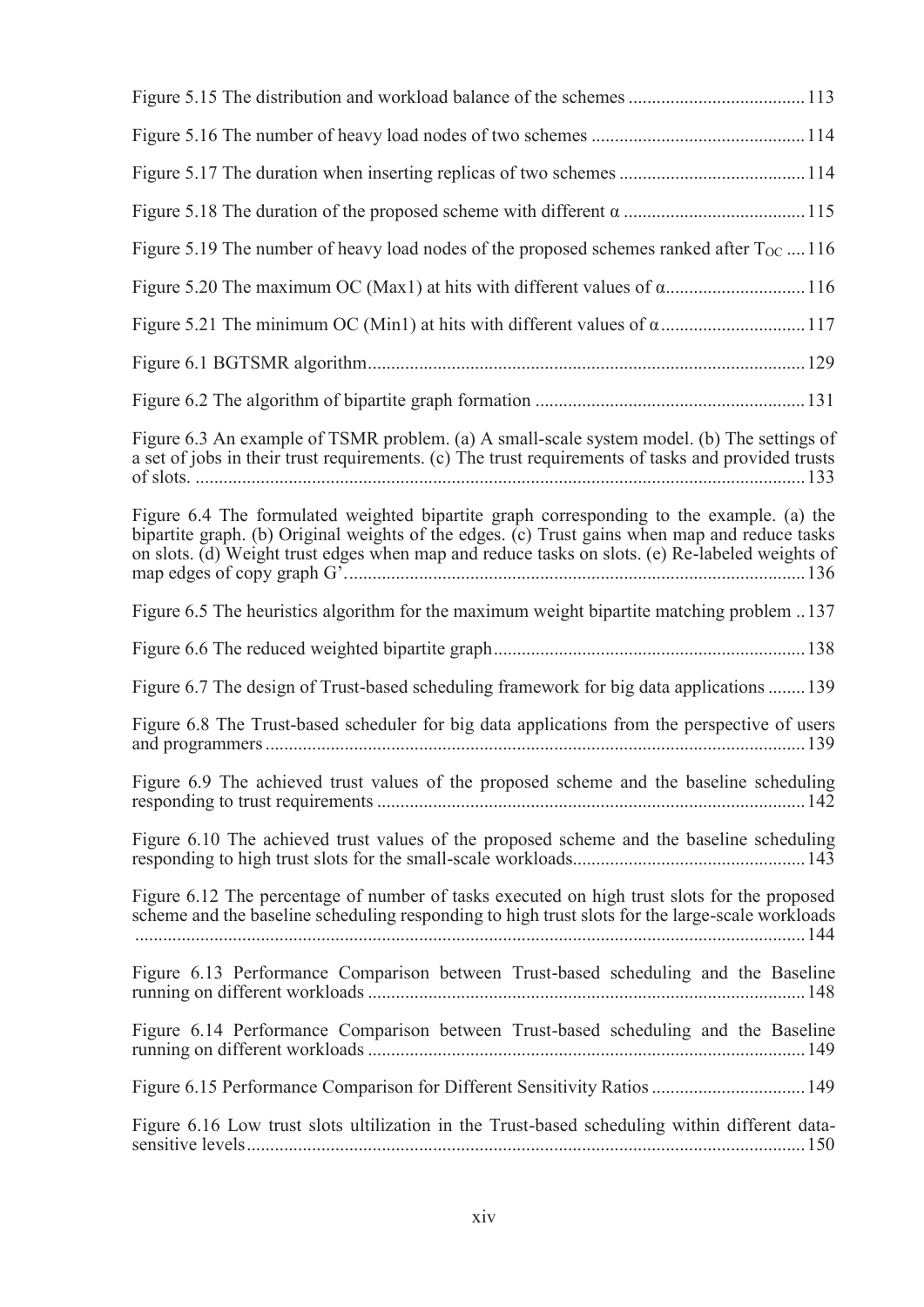| Figure 6.17 High trust slots ultilization in the Trust-based scheduling within different data- |  |
|------------------------------------------------------------------------------------------------|--|
| Figure 6.18 Comparison of resource ultilization between the Trust-based scheduling and the     |  |
|                                                                                                |  |
|                                                                                                |  |
| Figure 7.3 The design of data protection framework for Fog computing  158                      |  |
|                                                                                                |  |
|                                                                                                |  |
|                                                                                                |  |
| Figure 7.7 FPRBAC violation notification view in Samsung Galaxy Note 4  171                    |  |
| Figure 7.8 FPRBAC violation notification view in Samsung Galaxy Note 4  171                    |  |
|                                                                                                |  |
|                                                                                                |  |
|                                                                                                |  |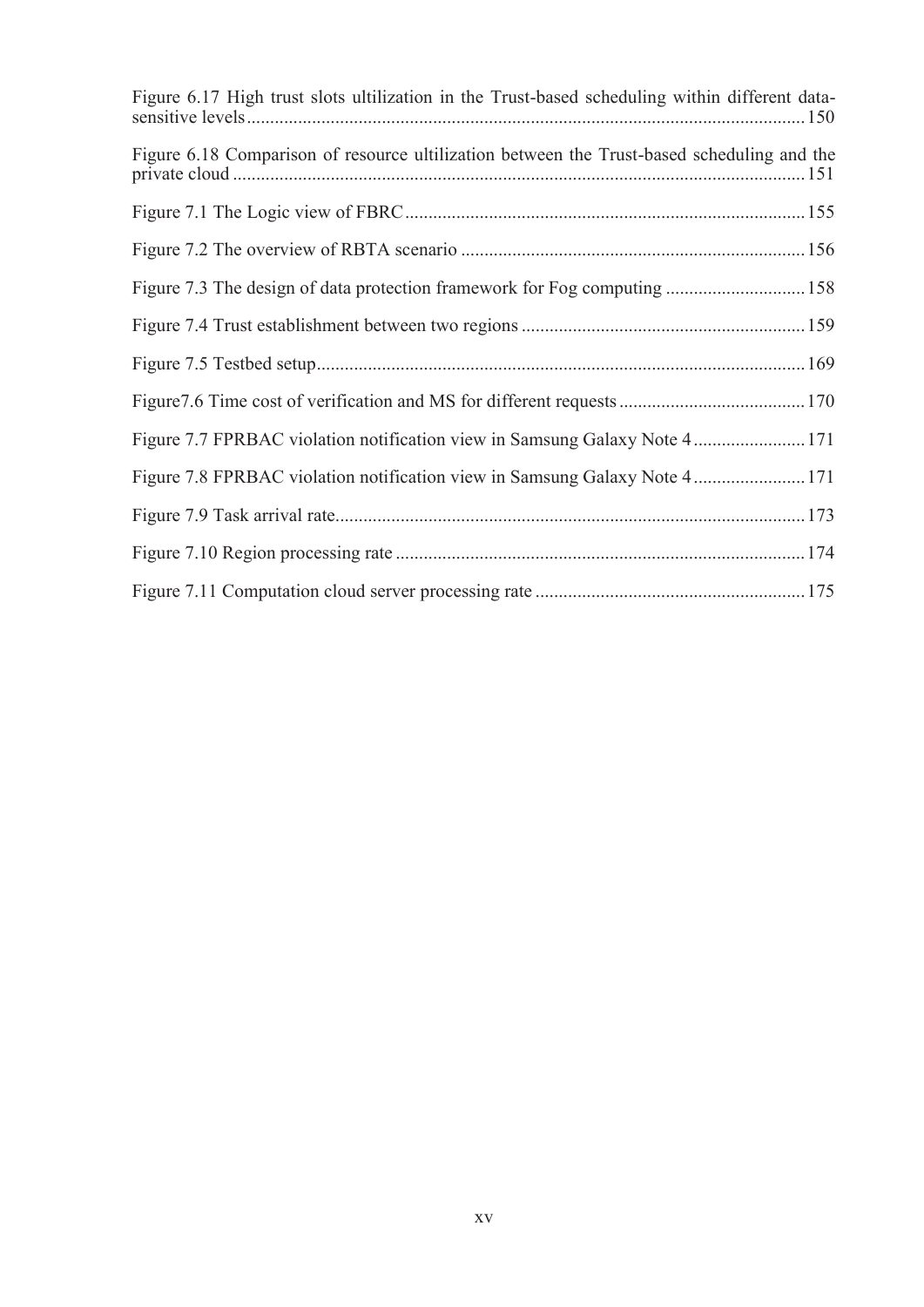### **LIST OF TABLES**

- Table 4.1. Terms and description of components in the data mobility model 70
- Table 4.2 LRD's data table structure 81
- Table 4.3 VLRD's data table structure 82
- Table 5.1 Simulation results of two hashing rounds 108
- Table 6.1. Summary of notation 121
- Table 6.3 Simulation parameters 141
- Table 6.4 Workload for MapReduce jobs 141
- Table 6.5 Trust gains for the small-scale workloads 145
- Table 6.5 Trust gains for the large-scale workloads 145
- Table 7.1 Sample access roles 162
- Table 7.2 Notations 163
- Table 7.3 Execution time of components 170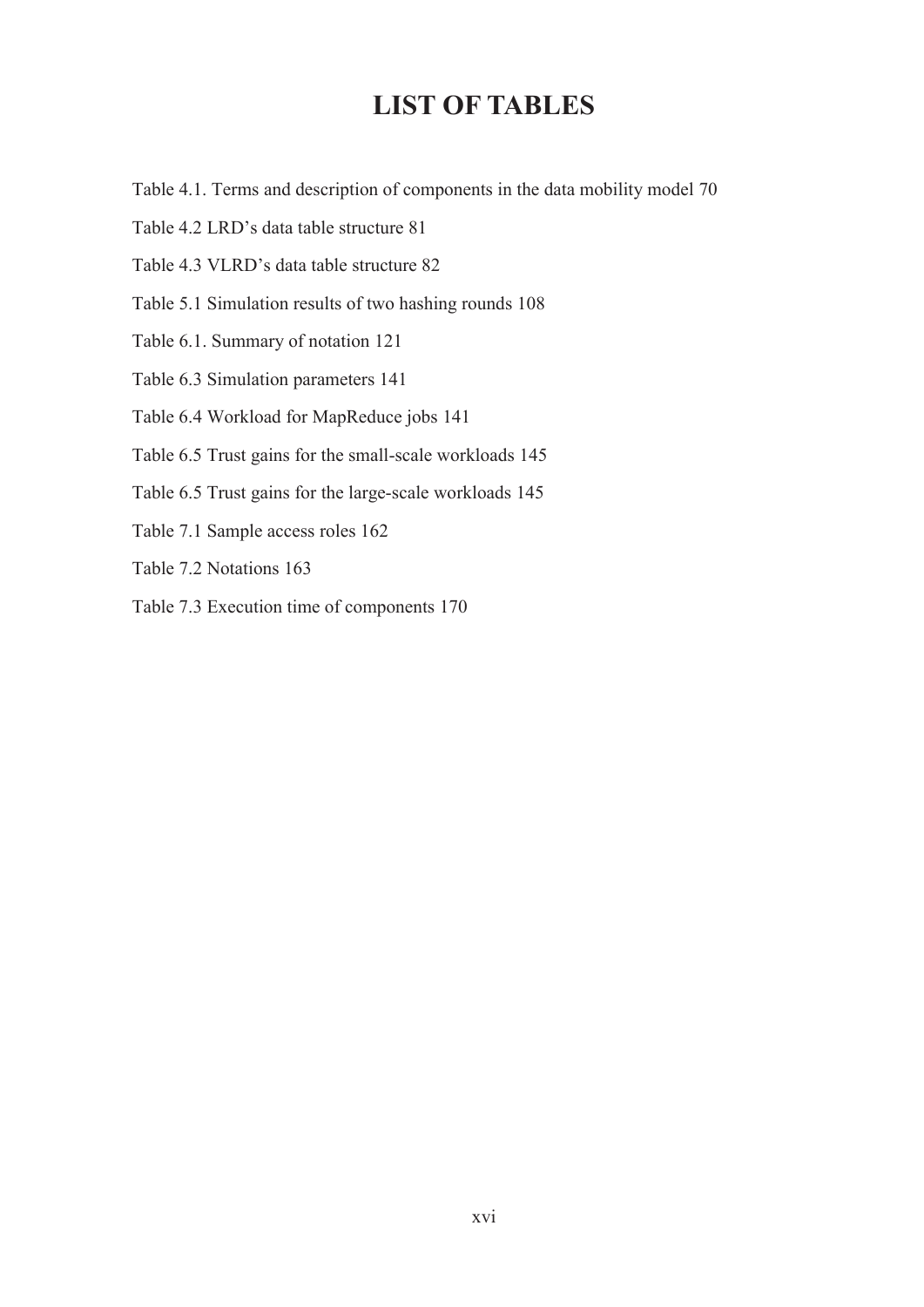# **LIST OF ABBREVIATIONS AND ACRONYMS**

| <b>AAC</b>    | <b>Active Auditing Control</b>                      |
|---------------|-----------------------------------------------------|
| <b>ABE</b>    | <b>Attribute Based Encryption</b>                   |
| <b>ADC</b>    | Active Data-centric                                 |
| ADCu          | Active Data Cube                                    |
| <b>AES</b>    | <b>Advanced Encryption Standard</b>                 |
| <b>BGTSMR</b> | Bipartite Graph Trust-based Scheduling MapReduce    |
| <b>CPRBAC</b> | Cloud-based Privacy-aware Role-Based Access Control |
| <b>CSCs</b>   | <b>Cloud Service Customers</b>                      |
| <b>CSPs</b>   | <b>Cloud Service Providers</b>                      |
| <b>DMM</b>    | Data Mobility Management                            |
| <b>DMaaS</b>  | Data Mobility as a Service                          |
| <b>EHRs</b>   | Electronic health records                           |
| <b>FPRBAC</b> | Fog-based Privacy Role Based Access Control         |
| <b>FBRC</b>   | Fog-based Region and Cloud                          |
| <b>GCM</b>    | Google Cloud Message                                |
| <b>HBFC</b>   | Hash-Based File Clustering                          |
| <b>HIS</b>    | Health Information Systems                          |
| <b>ILP</b>    | <b>Integer Linear Programming</b>                   |
| <b>LRD</b>    | <b>Location Registration Database</b>               |